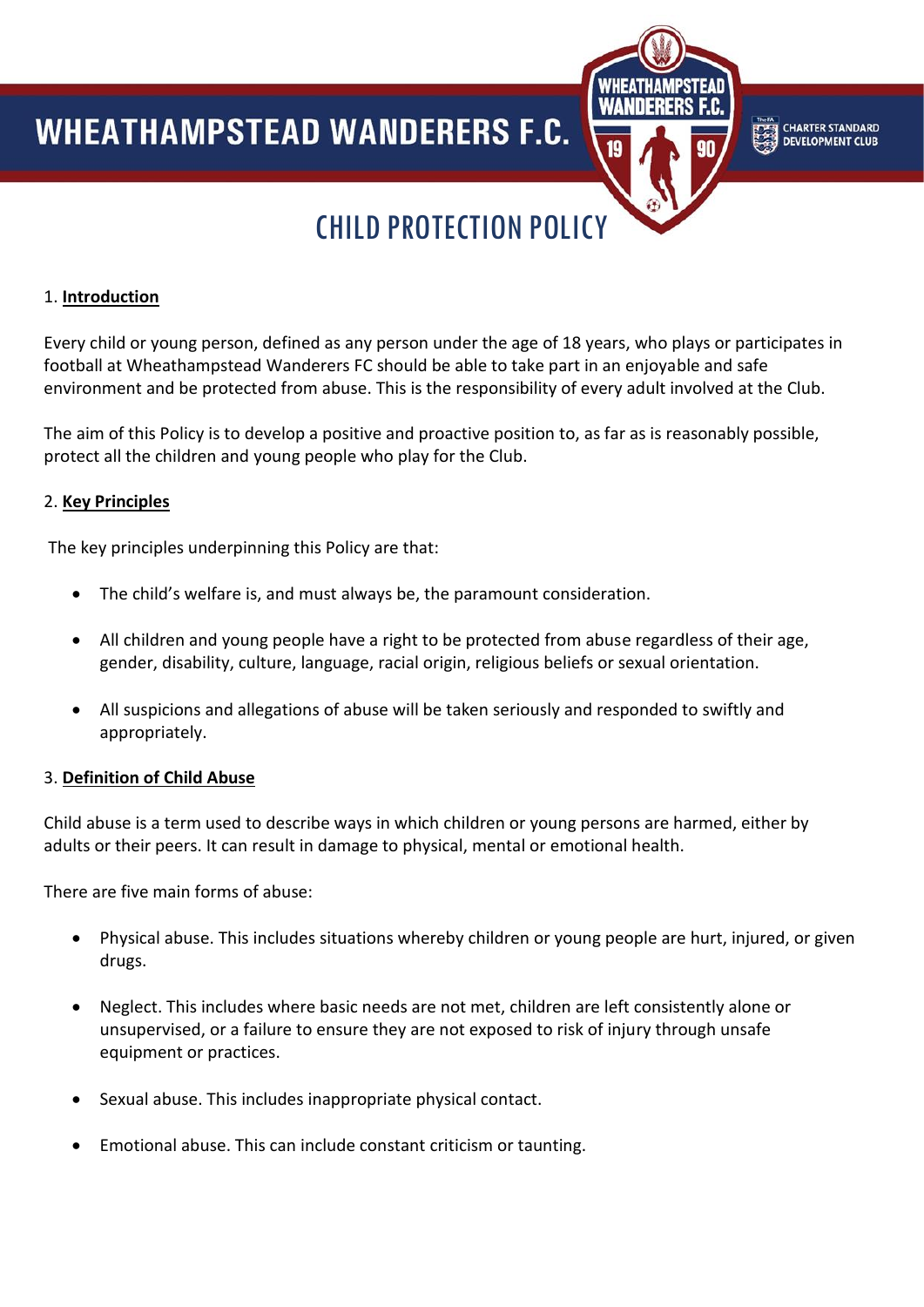• Bullying. This includes physical, verbal or emotional hostility.

### 4. **Wheathampstead Wanderers FC Procedures**

4.1 Vigilance and common sense are the best weapons to protect all children and young persons from child abuse.

4.2 The Club has a designated Child Welfare Officer, with responsibility for child protection matters. Their key responsibilities are to ensure that the Clubs' child protection procedures are followed within the Club; that managers / coaches are aware of these procedures; that relevant training and support is provided within the Club; and to decide on appropriate action when concerns or allegations are made.

4.3 Recognition of Abuse – Any adult could be approached by a child or young person needing help or guidance. Likewise, any manager / coach may be in a position to notice or be concerned about signs of abuse or neglect.

Indications of abuse include:

- Unexplained or suspicious injuries untypical of those normally associated with children's activities.
- Regular occurrences of unexplained injuries.
- Inconsistent or confused explanations of how injuries were sustained.
- Significant changes in behaviour or attitude.
- Sexual behaviour which is unusually explicit or inappropriate to the age of the child.
- The child or young person recounting what appears to be an abusive act suffered by him or her.
- Someone else, either another child or adult, expressing concern about the welfare of another child or young person.
- Loss of weight for no apparent reason.
- Becoming increasingly dirty or unkempt.

The above list is not and cannot be exhaustive and the presence of one or more of the indicators is not proof of actual abuse. All children and young people occasionally suffer cuts, grazes and bruises and their behaviour may at times be erratic. There may well be reasons for these factors other than abuse. However, the stance adopted by Wheathampstead Wanderers FC is,

# **IF IN DOUBT, ACT**.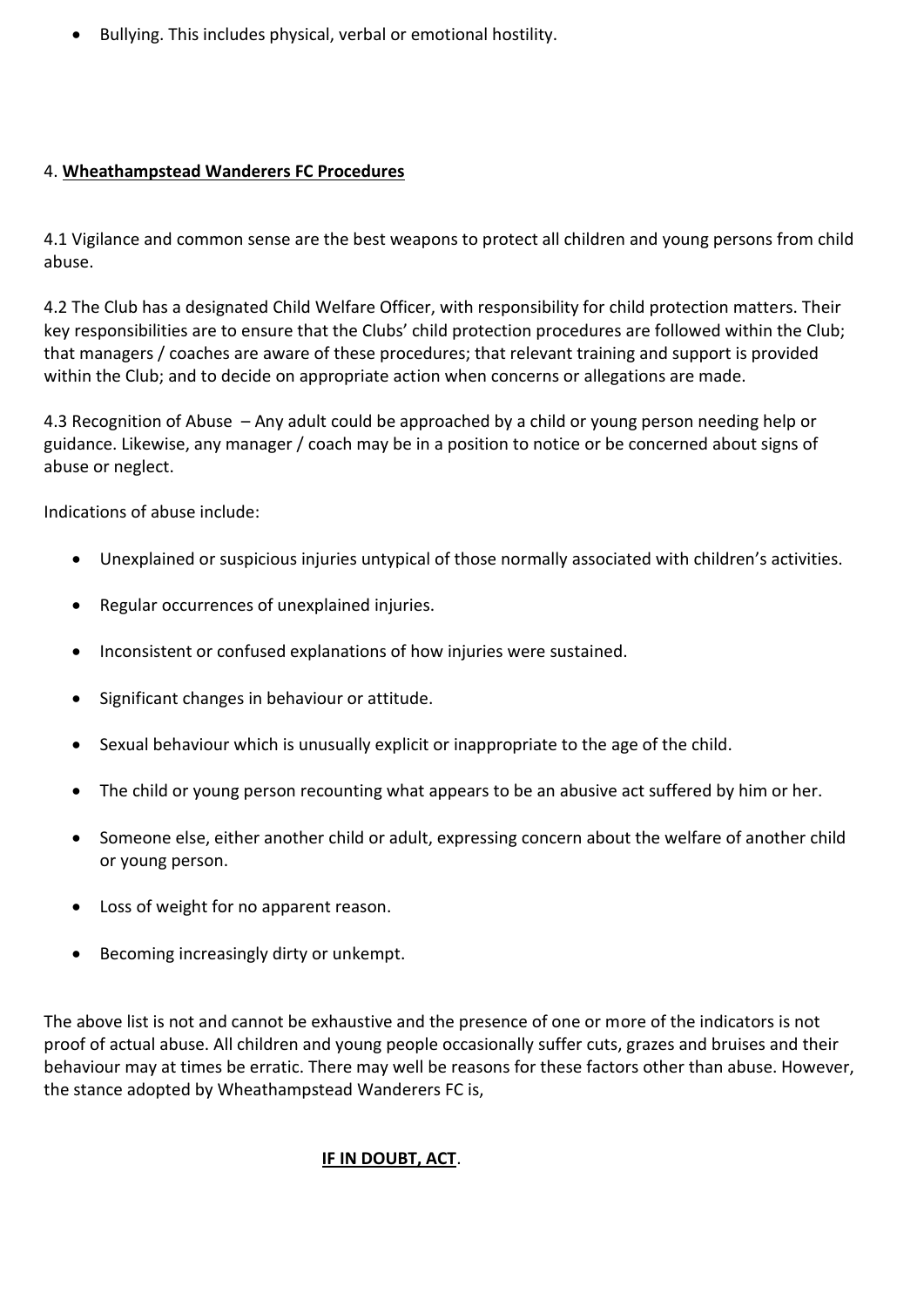#### 4.4 Dealing with a disclosure:

The following points give guidance on how managers / coaches should deal with a child or young person making an allegation of abuse:

- React calmly and reassure the child or young person that they are not to blame and are right to tell.
- Take what they say seriously.
- Allow the child to speak freely, keeping questions to a minimum. Avoid leading questions.
- Do not make promises of confidentiality or outcome that may not be subsequently feasible.
- Ensure the safety of the child or young person. If they need immediate medical treatment, take them to hospital or call an ambulance. Inform medical staff of concerns and that this is a child protection issue.

4.5 Required Actions:

- Make a full written record as soon as possible that day of what has been said, heard and seen, including noticeable non–verbal communication.
- Be especially careful to distinguish between fact and opinion.
- The record must be a clear, precise and factual account of the observations and must be signed and dated.
- It should contain the child's details, the nature of the allegation, a description of any visible injuries, the child or young person's account in their own words if possible and any times, dates and locations.
- Immediately report the concerns to the Club's Child Welfare Officer and provide him with the written record.
- The Child Welfare Officer is responsible for ensuring that when necessary, appropriate agencies are informed. This may include Social Services and/or the Police. Necessary advice may be sought from the Football Association.
- Confidentiality will be maintained on a strictly 'need to know' basis and relevant documentation will be stored securely.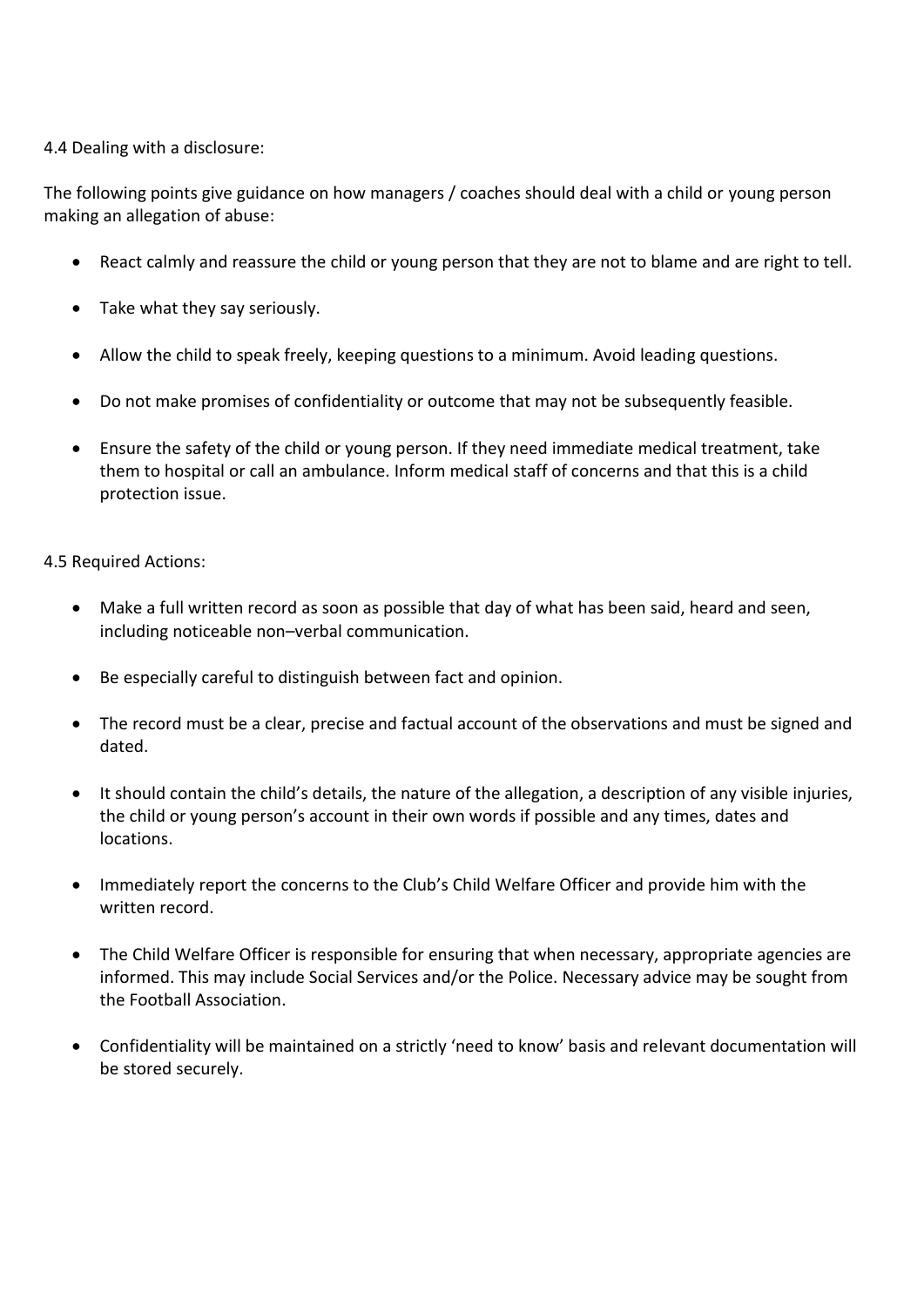## 5. **Recruitment and Selection of Managers / Coaches**.

5.1 Wheathampstead Wanderers FC takes reasonable steps to prevent unsuitable people from working with children and young people. When any adult seeks to join the Club in any capacity which allows them access to children or young people, they must pass the Disclosure and Barring Service application and be issued with a valid DBS.

5.2 The Child Welfare officer reserves the right to interview the volunteer manager or coach.

5.3 Any manager or coach who is charged with a criminal offence must notify the Child Welfare Officer in confidence, who will consider the appropriateness of them continuing to work with children and young persons.

6. Guidelines and Associated Matters

6.1 - Appendix A to this Policy (see below) specifies guidelines which should be followed by all adults involved with the Club.

6.2 – Wheathampstead Wanderers FC has an associated Anti Bullying Policy.

#### **THE FOOTBALL ASSOCIATION / NSPCC CHILD PROTECTION HELPLINE**

#### **0808 800 5000**

<https://www.thefa.com/football-rules-governance/safeguarding/nspcc>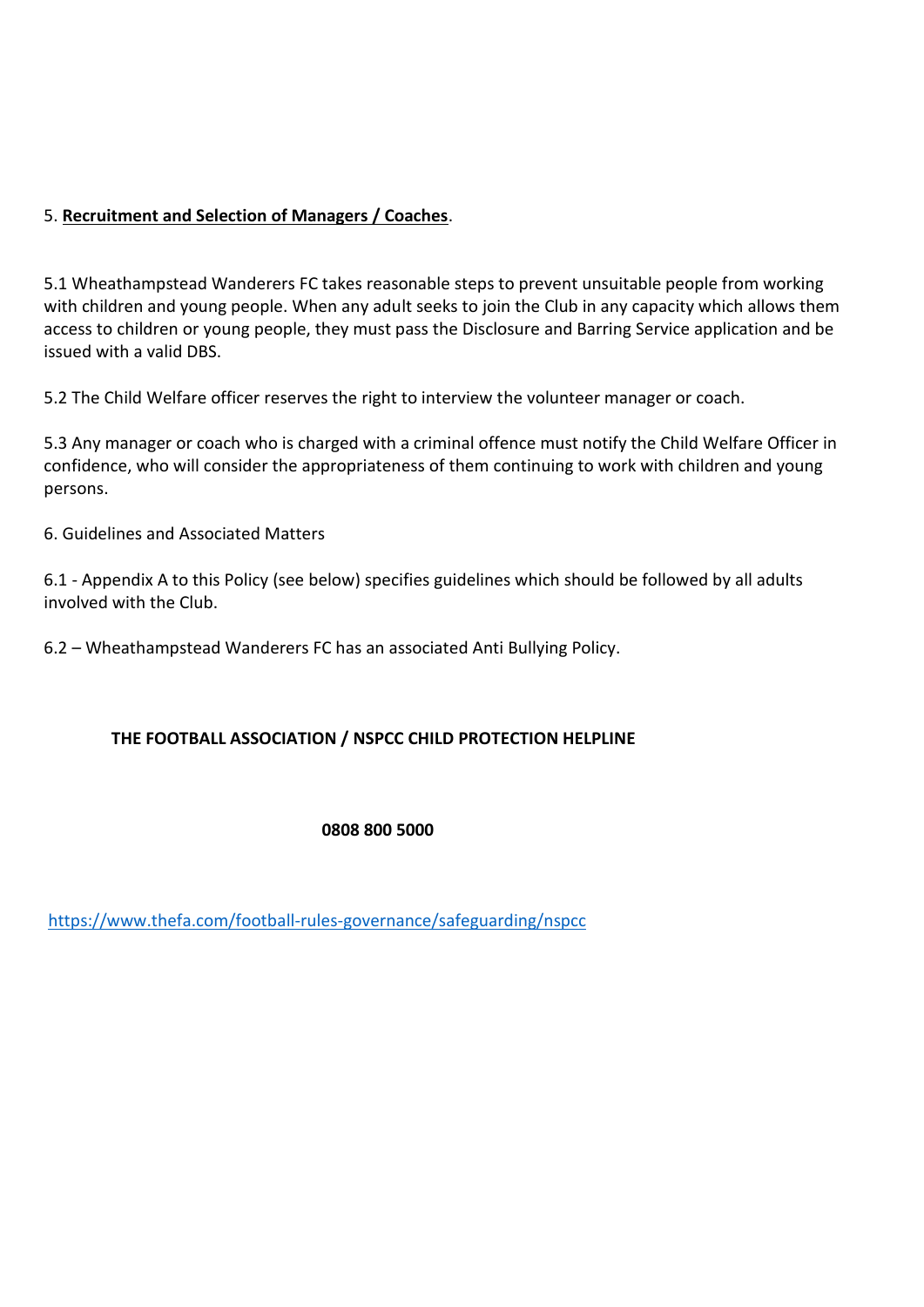#### **APPENDIX A**

#### **GUIDELINES FOR THE CARE OF CHILDREN AND YOUNG PEOPLE**

(These guidelines should be read in conjunction with the Child Protection Policy)

It is possible to reduce situations in which abuse can occur and help to protect all adults, children and young persons associated with the club by promoting good practice.

- No adult should spend time alone with a child or young person that is not their own unless in truly exceptional circumstances. This includes car journeys. If cases arise when these situations are unavoidable, they should only occur with the full knowledge and consent of the Clubs Child Welfare Officer and/or the child's parent or guardian.
- Under no circumstances should any manager/coach use any physical force to discipline a player. Any misbehaviour should be brought to the attention of the player's parent or guardian.
- Only minimal force should be used to separate players who are fighting. This should only be exercised to prevent injury to the players and once this objective has been achieved all force should cease. Whenever force is used in this way the manager/coach must inform the parents or guardians of the players concerned and provide a written report to the Child Welfare Officer.
- Adults must refrain from using bad language or shouting at players in a manner likely to cause distress.
- Managers/coaches will not tolerate bullying in any form. Such behaviour will be brought to the attention of the parents or guardians of the players involved.
- Managers/coaches should ensure there is a first aid kit readily available at all matches and training sessions.
- Managers/coaches should ensure that substitutes are adequately clothed in cold weather if they are standing on the touchline.
- Managers/coaches should ensure that players warm up and stretch before engaging in exercise.
- Managers/coaches should establish where the nearest telephone is situated (or mobile phone) to avoid delay if medical assistance is required.